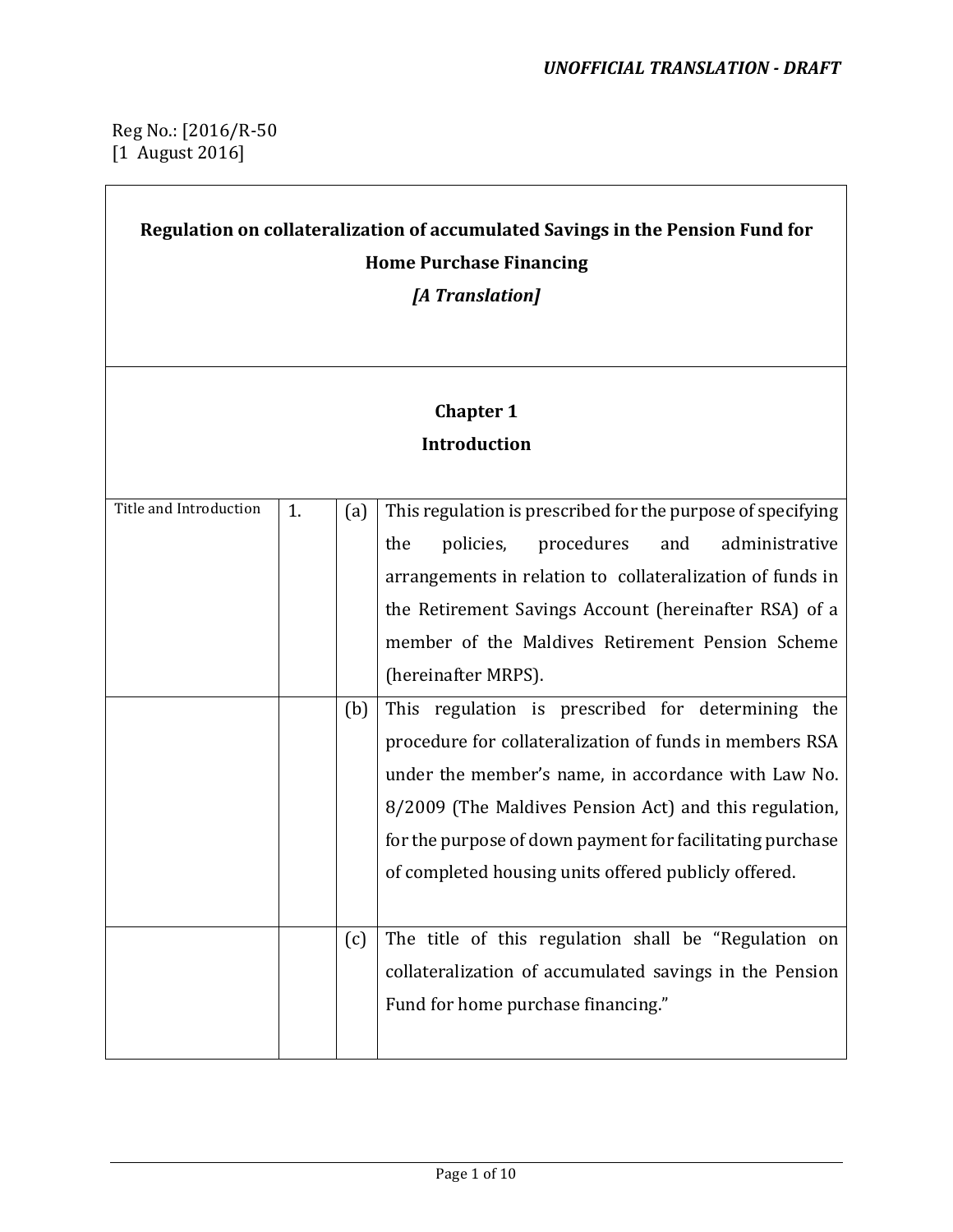| Power of prescribing | 2. |     | This regulation is prescribed and published under Section     |
|----------------------|----|-----|---------------------------------------------------------------|
| regulation           |    |     | 6 (i) and section 27 (a) of Law No. 8/2009 (Maldives          |
|                      |    |     | Pension Act).                                                 |
|                      |    |     |                                                               |
| Jurisdiction         | 3. |     | This regulation shall be enforced upon all members of the     |
|                      |    |     |                                                               |
|                      |    |     | MRPS and all service providers entering agreements with       |
|                      |    |     | Pension Office in accordance with this regulation.            |
|                      |    |     |                                                               |
|                      |    |     |                                                               |
|                      |    |     | <b>Chapter 2</b>                                              |
|                      |    |     | Members qualifying the criteria for collateralization         |
|                      |    |     |                                                               |
| Members qualifying   | 4. |     | Members of the MRPS intending to purchase housing units for   |
| the criteria for     |    |     | dwelling purpose in accordance with Law No 8/2009             |
| collateralization    |    |     | (Maldives Pension Act) and this regulation shall be deemed as |
|                      |    |     | a member qualifying the criteria for the purpose, where the   |
|                      |    |     | member meets the following criteria.                          |
|                      |    |     |                                                               |
|                      |    |     |                                                               |
|                      |    | (a) | Shall be a member of the MRPS and having funds in the         |
|                      |    |     | RSA of the member, in accordance with a procedures as         |
|                      |    |     | determined by the Pension Office.                             |
|                      |    |     |                                                               |
|                      |    | (b) | Shall not be a person receiving retirement benefit from       |
|                      |    |     | the MRPS.                                                     |
|                      |    |     |                                                               |
|                      |    | (c) | Shall be a person who has been granted a loan facility for    |
|                      |    |     | the purpose of housing purchase as determined in the          |
|                      |    |     | pension act and notified to pension office by the financial   |
|                      |    |     | institution licensed by Maldives Monetary Authority           |
|                      |    |     |                                                               |
|                      |    |     |                                                               |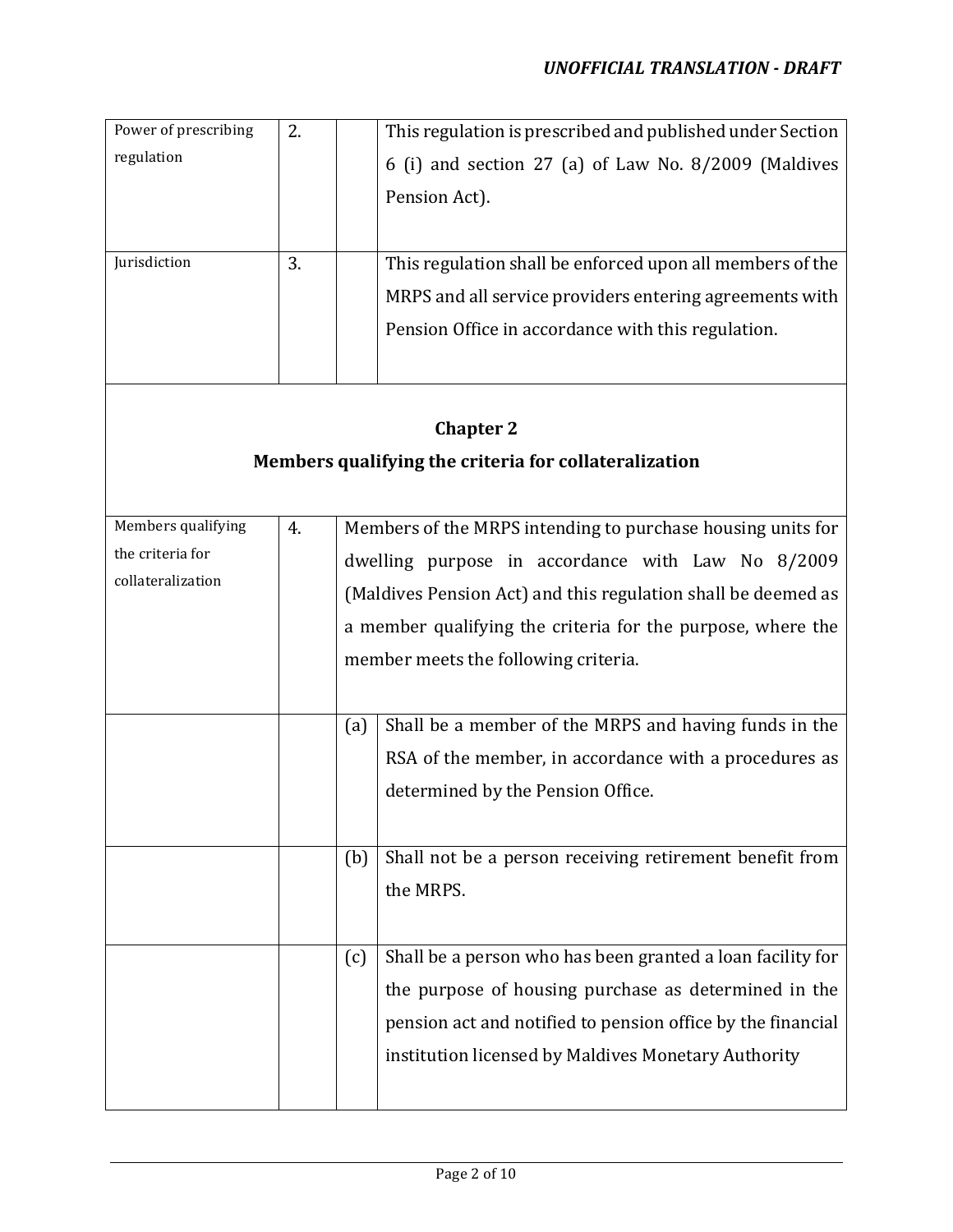|                         |    | (d) | Shall be a member declaring consent to collateralize             |
|-------------------------|----|-----|------------------------------------------------------------------|
|                         |    |     | funds in the RSA for down payment of a home finance              |
|                         |    |     | loan.                                                            |
|                         |    |     |                                                                  |
|                         |    |     |                                                                  |
|                         |    | (e) | Shall be a Maldivian citizen and not reached 60 (Sixty)          |
|                         |    |     | years of age in the calendar year.                               |
|                         |    |     |                                                                  |
|                         |    | (f) | Shall be a person who is capable of full settlement of the       |
|                         |    |     | loan prior to reaching 65 (Sixty Five) years of age.             |
|                         |    |     |                                                                  |
| allowable loans for     | 5. | (a) | A loan allowable under this scheme shall be a loan for           |
| collateralization       |    |     | transactions for which the the collateralization criteria is     |
|                         |    |     | met and issued by financial institutions that has entered        |
|                         |    |     | an agreement for the purpose of administering this               |
|                         |    |     | scheme with the Pension Office and accepts collateralized        |
|                         |    |     |                                                                  |
|                         |    |     | funds as down payment.                                           |
|                         |    |     |                                                                  |
|                         |    |     |                                                                  |
|                         |    |     | <b>Chapter 3</b>                                                 |
|                         |    |     | <b>Transactions qualifying for collateralization</b>             |
|                         |    |     |                                                                  |
| Qualifying transactions | 6. |     | A transaction shall be deemed as a qualified transaction for the |
|                         |    |     | purpose of collateralization of pension funds for home           |
|                         |    |     | purchase financing, where the transaction meets the following    |
|                         |    |     | conditions.                                                      |
|                         |    |     |                                                                  |
|                         |    |     | homes which shall be completed and publicly offered              |
|                         |    | (a) |                                                                  |
|                         |    |     | and which will be handed over to the member on                   |
|                         |    |     | completion.                                                      |
|                         |    |     |                                                                  |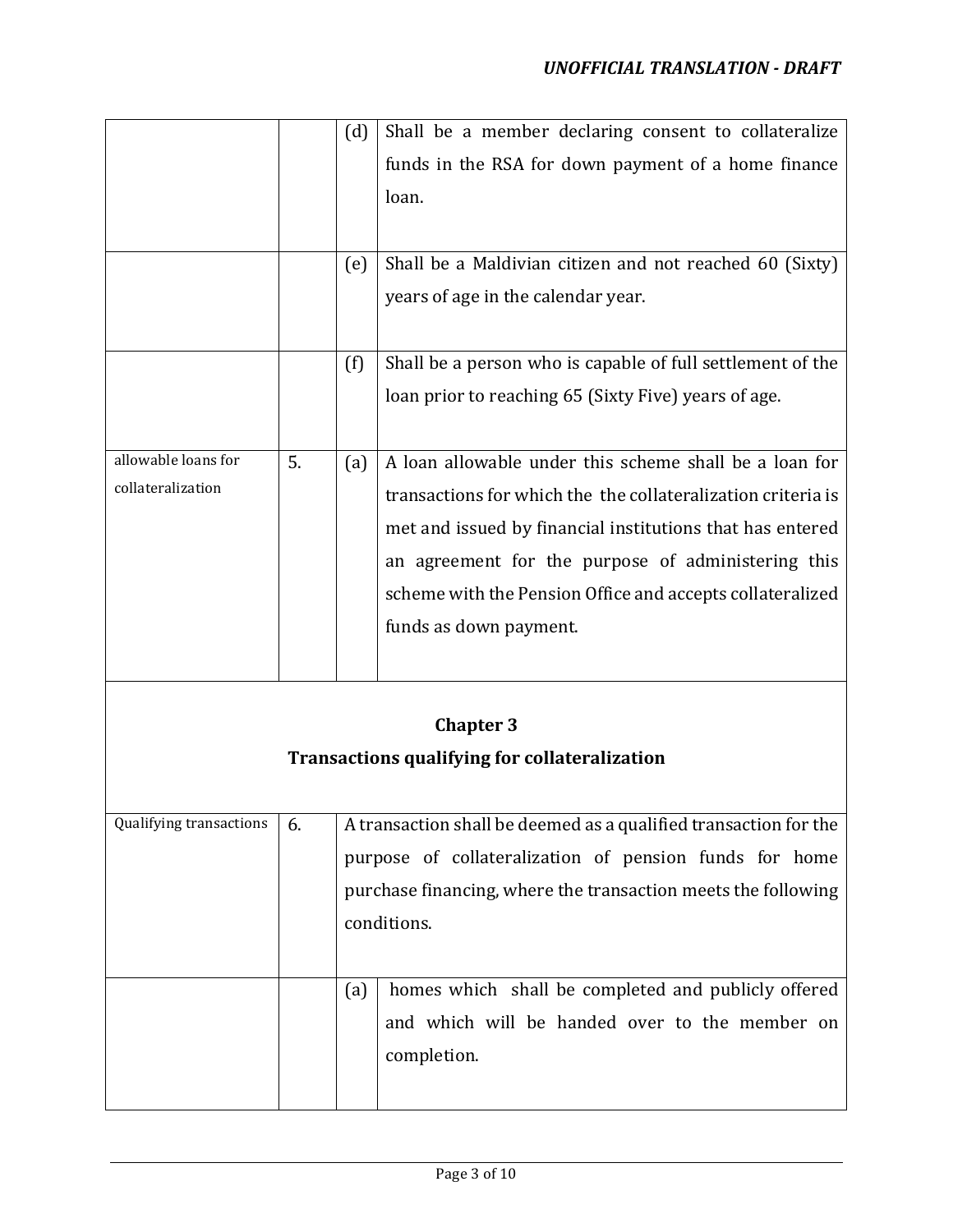|                                            |    | (b) | housing units intended is for dwelling purpose.            |  |  |
|--------------------------------------------|----|-----|------------------------------------------------------------|--|--|
|                                            |    |     | <b>Chapter four</b>                                        |  |  |
| Amount of funds that can be collateralized |    |     |                                                            |  |  |
|                                            |    |     |                                                            |  |  |
| Amount of funds that                       | 7. | (a) | Members of the MRPS intending to purchase housing for      |  |  |
| can be collateralized                      |    |     | dwelling purpose, shall be entitled to collateralize funds |  |  |
|                                            |    |     | in the RSA account of the member, in accordance with the   |  |  |
|                                            |    |     | amounts prescribed in the Schedule of this regulation.     |  |  |
|                                            |    |     |                                                            |  |  |
|                                            |    | (b) | Where the down payment amount for the loan for home        |  |  |
|                                            |    |     | purchase financing for the purpose of this regulation is   |  |  |
|                                            |    |     | less than the amount calculated in accordance with the     |  |  |
|                                            |    |     | Schedule of this regulation, the amount collateralized     |  |  |
|                                            |    |     | shall be equivalent to the amount of the down payment.     |  |  |
|                                            |    |     | And not the amount calculated in accordance with the       |  |  |
|                                            |    |     | Schedule.                                                  |  |  |
|                                            |    |     |                                                            |  |  |
|                                            |    | (c) | Under this scheme, funds shall only be collateralized from |  |  |
|                                            |    |     | the RSA account with housing development financing         |  |  |
|                                            |    |     | institutions licensed by Maldives Monetary Authority       |  |  |
|                                            |    |     | having a pre-existing service level agreement with the     |  |  |
|                                            |    |     | Pension Office.                                            |  |  |
|                                            |    |     |                                                            |  |  |
|                                            |    |     |                                                            |  |  |
|                                            |    |     |                                                            |  |  |
|                                            |    |     | <b>Chapter 5</b>                                           |  |  |
|                                            |    |     | <b>Administrative Arrangements</b>                         |  |  |
|                                            |    |     |                                                            |  |  |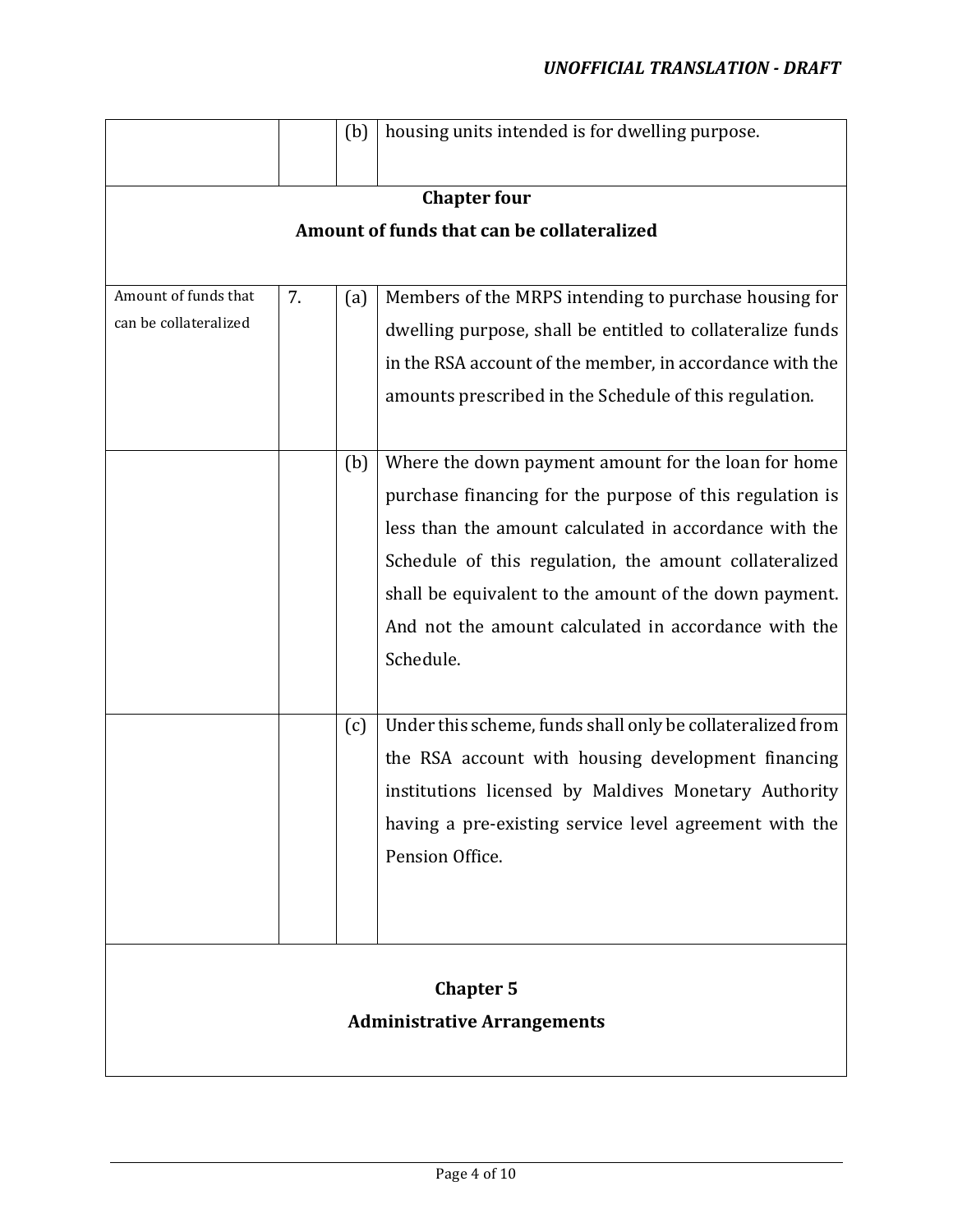| Administrative   | 8. |                                                             | Prescribed below are administrative arrangements that need |  |  |
|------------------|----|-------------------------------------------------------------|------------------------------------------------------------|--|--|
| arrangements     |    | to be met by members of the MRPS intending to collateralize |                                                            |  |  |
|                  |    | funds in the RSA account of that member to purchase a home  |                                                            |  |  |
|                  |    |                                                             | for dwelling purpose.                                      |  |  |
|                  |    |                                                             |                                                            |  |  |
|                  |    | (a)                                                         | Persons intending to purchase housing units permitted      |  |  |
|                  |    |                                                             | under this regulation shall complete and submit to the     |  |  |
|                  |    |                                                             | lending institutions, loan application forms issued by the |  |  |
|                  |    |                                                             | lending institutions to obtain the loan required for this  |  |  |
|                  |    |                                                             | purpose.                                                   |  |  |
|                  |    |                                                             |                                                            |  |  |
|                  |    | (b)                                                         | On request by a member intending to obtain a loan by       |  |  |
|                  |    |                                                             | collateralizing funds, Pension Office shall provide in     |  |  |
|                  |    |                                                             | writing to the member the amount of funds that is          |  |  |
|                  |    |                                                             | available to be collateralized to obtain the loan.         |  |  |
|                  |    |                                                             |                                                            |  |  |
|                  |    | (c)                                                         | The Pension Office shall release to the loan issuer, the   |  |  |
|                  |    |                                                             | collateralized amount of members who have obtained a       |  |  |
|                  |    |                                                             | loan in accordance with subsection (a) of this section.    |  |  |
|                  |    |                                                             | Pension Office shall monitor all matters relating to the   |  |  |
|                  |    |                                                             | collateralized funds in accordance with the agreement      |  |  |
|                  |    |                                                             | made between the loan issuer and Pension Office.           |  |  |
|                  |    |                                                             |                                                            |  |  |
|                  |    | (d)                                                         | Pension Office shall make arrangements to ensure that      |  |  |
|                  |    |                                                             | the details of the amount including accrued income if any  |  |  |
|                  |    |                                                             | of funds collateralized by a member who has been           |  |  |
|                  |    |                                                             | approved a loan in accordance with subsection (b) of this  |  |  |
|                  |    |                                                             | section are clearly shown in the RSA of the member.        |  |  |
|                  |    |                                                             |                                                            |  |  |
| <b>Chapter 6</b> |    |                                                             |                                                            |  |  |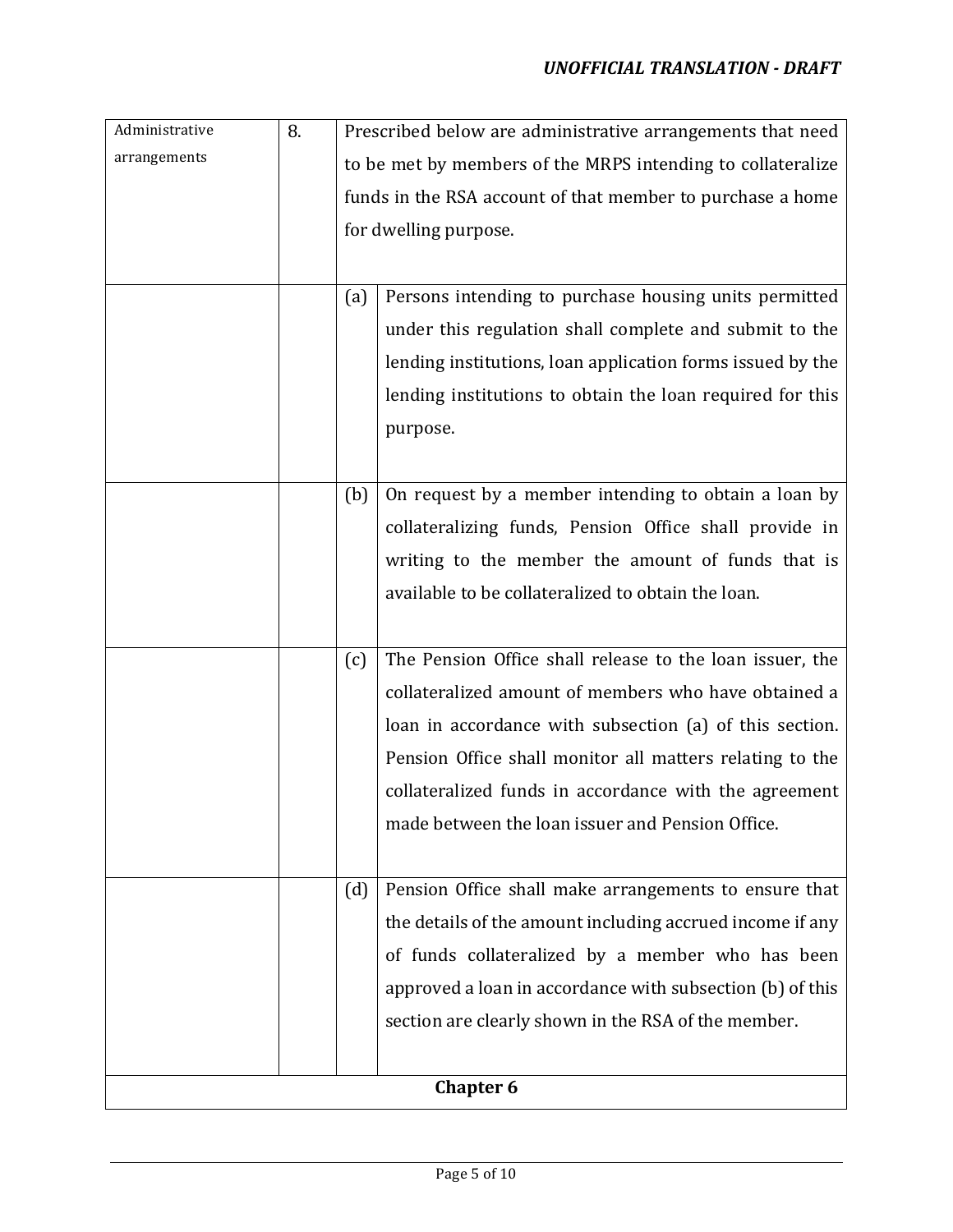## **Procedure for dealing with collateralized funds**

| Procedure for dealing | 9. |                                 |      | Funds collateralized under this regulation shall be dealt with |  |
|-----------------------|----|---------------------------------|------|----------------------------------------------------------------|--|
| with collateralized   |    | in the manner prescribed below. |      |                                                                |  |
| funds                 |    |                                 |      |                                                                |  |
|                       |    | (a)                             |      | If funds are collateralized from the RSA in accordance         |  |
|                       |    |                                 |      | with this regulation, Pension Office shall maintain            |  |
|                       |    |                                 |      |                                                                |  |
|                       |    |                                 |      | separate records of the amount collateralized from the         |  |
|                       |    |                                 | RSA. |                                                                |  |
|                       |    |                                 |      |                                                                |  |
|                       |    | (b)                             |      | Procedure to be followed in the event of a default of the      |  |
|                       |    |                                 |      | loan and the sale of housing unit is as prescribed below.      |  |
|                       |    |                                 |      |                                                                |  |
|                       |    |                                 |      |                                                                |  |
|                       |    |                                 | 1.   | On default of a loan obtained through this scheme,             |  |
|                       |    |                                 |      | the housing unit kept as security for the loan shall           |  |
|                       |    |                                 |      | be sold first to recover the loan amount.                      |  |
|                       |    |                                 |      |                                                                |  |
|                       |    |                                 |      |                                                                |  |
|                       |    |                                 | 2.   | Where the sale of the housing unit on default of the           |  |
|                       |    |                                 |      | loan is insufficient to recover the loan amount, the           |  |
|                       |    |                                 |      | balance amount to settle the loan shall be released            |  |
|                       |    |                                 |      | from the collateralized amount to the loan issuer. If          |  |
|                       |    |                                 |      | the amount calculated in this manner is the                    |  |
|                       |    |                                 |      |                                                                |  |
|                       |    |                                 |      | equivalent to the sum total of the collateralized              |  |
|                       |    |                                 |      | amount, the maximum amount that shall be                       |  |
|                       |    |                                 |      | released to the loan issuer shall be the full-                 |  |
|                       |    |                                 |      | collateralized amount.                                         |  |
|                       |    |                                 |      |                                                                |  |
|                       |    |                                 |      |                                                                |  |
|                       |    |                                 | 3.   | Balance of funds remaining after releasing the                 |  |
|                       |    |                                 |      | amount required to be paid to the loan issuer on the           |  |
|                       |    |                                 |      | occurrence of the circumstance prescribed in                   |  |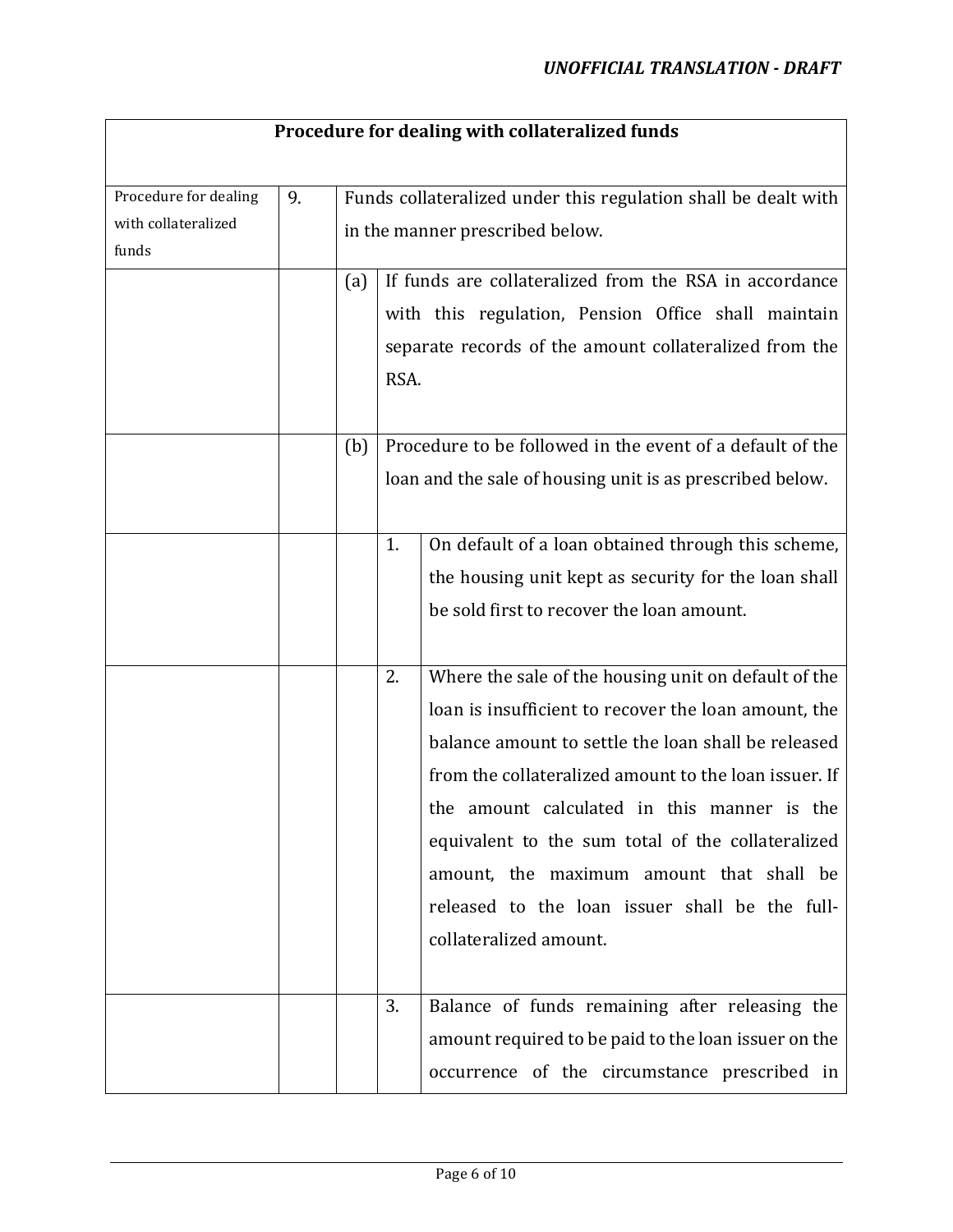|               |     |              |    | section 9 (b) 1 of this regulation shall be deposited                                                                                                                                                                                                                                                   |
|---------------|-----|--------------|----|---------------------------------------------------------------------------------------------------------------------------------------------------------------------------------------------------------------------------------------------------------------------------------------------------------|
|               |     |              |    | to the RSA of the member.                                                                                                                                                                                                                                                                               |
|               |     |              |    |                                                                                                                                                                                                                                                                                                         |
|               |     |              |    |                                                                                                                                                                                                                                                                                                         |
|               |     | $\mathsf{C}$ | 4. | Collateralized funds of a member of the MRPS shall                                                                                                                                                                                                                                                      |
|               |     |              |    | be withheld and will not be available as pension                                                                                                                                                                                                                                                        |
|               |     |              |    | benefits or for any other purpose, until the loan has                                                                                                                                                                                                                                                   |
|               |     |              |    | been settled in full.                                                                                                                                                                                                                                                                                   |
|               |     |              |    |                                                                                                                                                                                                                                                                                                         |
|               |     |              |    |                                                                                                                                                                                                                                                                                                         |
|               |     |              |    | <b>Chapter 7</b>                                                                                                                                                                                                                                                                                        |
|               |     |              |    | <b>Miscellaneous</b>                                                                                                                                                                                                                                                                                    |
|               |     |              |    |                                                                                                                                                                                                                                                                                                         |
| Miscellaneous | 10. |              |    | Where two or more members obtain a loan to purchase                                                                                                                                                                                                                                                     |
|               |     | (a)          |    |                                                                                                                                                                                                                                                                                                         |
|               |     |              |    | housing units, the two or more members<br>may                                                                                                                                                                                                                                                           |
|               |     |              |    |                                                                                                                                                                                                                                                                                                         |
|               |     |              |    | RSA's. Under this circumstance, each of these members                                                                                                                                                                                                                                                   |
|               |     |              |    | shall be a member who has been accepted as meeting the                                                                                                                                                                                                                                                  |
|               |     |              |    | criteria of a co-applicant by the loan issuer.                                                                                                                                                                                                                                                          |
|               |     |              |    |                                                                                                                                                                                                                                                                                                         |
|               |     |              |    |                                                                                                                                                                                                                                                                                                         |
|               |     |              |    |                                                                                                                                                                                                                                                                                                         |
|               |     |              |    |                                                                                                                                                                                                                                                                                                         |
|               |     |              |    |                                                                                                                                                                                                                                                                                                         |
|               |     |              |    |                                                                                                                                                                                                                                                                                                         |
|               |     |              |    |                                                                                                                                                                                                                                                                                                         |
| 11.           |     |              |    |                                                                                                                                                                                                                                                                                                         |
|               |     |              |    | regulation once.                                                                                                                                                                                                                                                                                        |
|               |     |              |    |                                                                                                                                                                                                                                                                                                         |
| 12.           |     |              |    | A member intending to collateralize funds in the Pension Fund                                                                                                                                                                                                                                           |
|               |     |              |    | for purchasing a housing unit for dwelling purpose shall be                                                                                                                                                                                                                                             |
|               |     |              |    | deemed a member with financial capacity if the member has                                                                                                                                                                                                                                               |
|               |     | (b)          |    | collateralize by pooling the funds in their respective<br>In the circumstance prescribed in subsection (a) if this<br>section, the loan issuer shall inform the Pension Office<br>that the members meet the criteria of co-applicants.<br>Funds in the RSA of a member may be collateralized under this |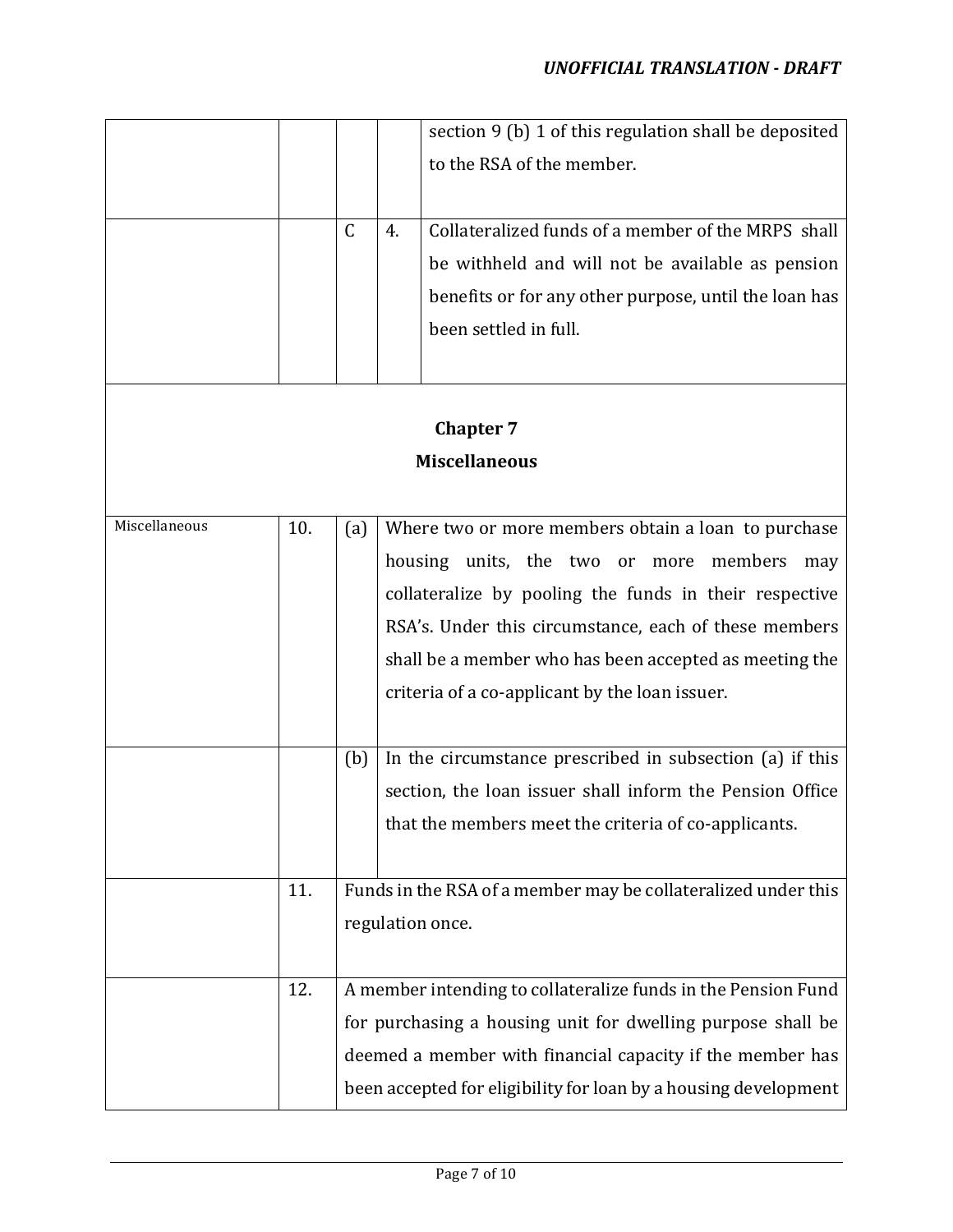|     | financing institution licensed by the Maldives Monetary                                                |
|-----|--------------------------------------------------------------------------------------------------------|
|     | Authority, which has a pre-existing service provider                                                   |
|     | agreement with the Pension Office for the purpose of                                                   |
|     | administering this scheme.                                                                             |
|     |                                                                                                        |
| 13. | Unless otherwise prescribed in this regulation, all terms and                                          |
|     | phrases used in this regulation shall have the meaning                                                 |
|     | prescribed for the terms and phrases in law no 8/2009                                                  |
|     | (Maldives Pension Act).                                                                                |
|     |                                                                                                        |
| 14. | This regulation shall come into effect on publication in the                                           |
|     | government gazette.                                                                                    |
|     |                                                                                                        |
| 15. | Maldives Pension Administration Office shall have the power                                            |
|     | to amend this regulation.                                                                              |
|     |                                                                                                        |
| 16. | Unless otherwise prescribed in this regulation, the following                                          |
|     | terms shall have the meanings prescribed herein.                                                       |
|     |                                                                                                        |
|     |                                                                                                        |
|     | "RSA" shall mean an account maintained separately,<br>(a)                                              |
|     | reflecting all contributions made by and/ or on behalf of                                              |
|     | a member of the Maldives Retirement Pension Scheme                                                     |
|     | under Law No 8/2009 (Maldives Pension Act), and return                                                 |
|     | on investments from the funds, and permitted expenses.                                                 |
|     |                                                                                                        |
|     | Retirement<br>Pension shall mean<br>"MRPS "Maldives<br>(b)<br>to Participants from the<br>payment<br>a |
|     | Retirement Savings Account in the form of an                                                           |
|     | Annuity under this Act, or a life time pension to<br>Participants<br>through another form of payment   |
|     | mechanism under this Act.                                                                              |
|     |                                                                                                        |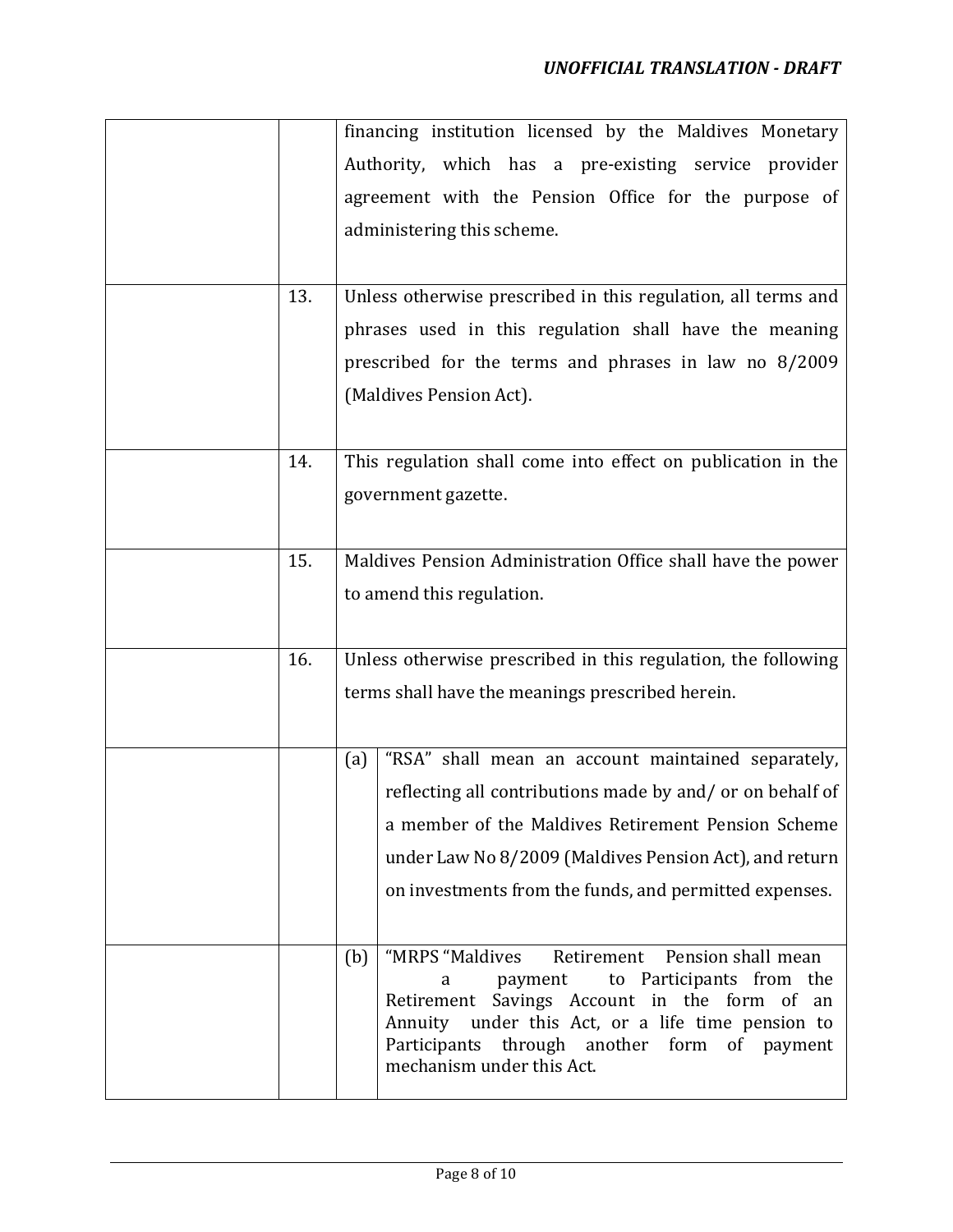|  | (c) | "Retirement Benefit" shall mean pension paid under the<br>Maldives Retirement Pension Scheme on retirement from<br>employment in accordance with Law No 8/2009<br>(Maldives Pension Act).                                                                                                                                 |
|--|-----|---------------------------------------------------------------------------------------------------------------------------------------------------------------------------------------------------------------------------------------------------------------------------------------------------------------------------|
|  | (d) | "Housing units" shall mean completed row house, flats<br>and housing units publicly offered.                                                                                                                                                                                                                              |
|  | (e) | "Public Offer/Open Market" shall mean a transparent<br>mechanism open widely to the public, to facilitate<br>purchase of housing units to interested parties and where<br>sellers of the housing units are clearly identifiable. This<br>includes housing schemes run by the government as well<br>as the private sector. |
|  | (f) | "Pension Office" shall mean the Maldives Pension<br>Administration Office established under Law No 8/2009<br>(Maldives Pension Act).                                                                                                                                                                                      |

### **Schedule**

### **Amount of funds that may be collateralized**

| Age group             | Percentage by which funds in the RSA may be<br>collateralized |
|-----------------------|---------------------------------------------------------------|
| 16 to 35 years of age | 100%                                                          |
|                       |                                                               |